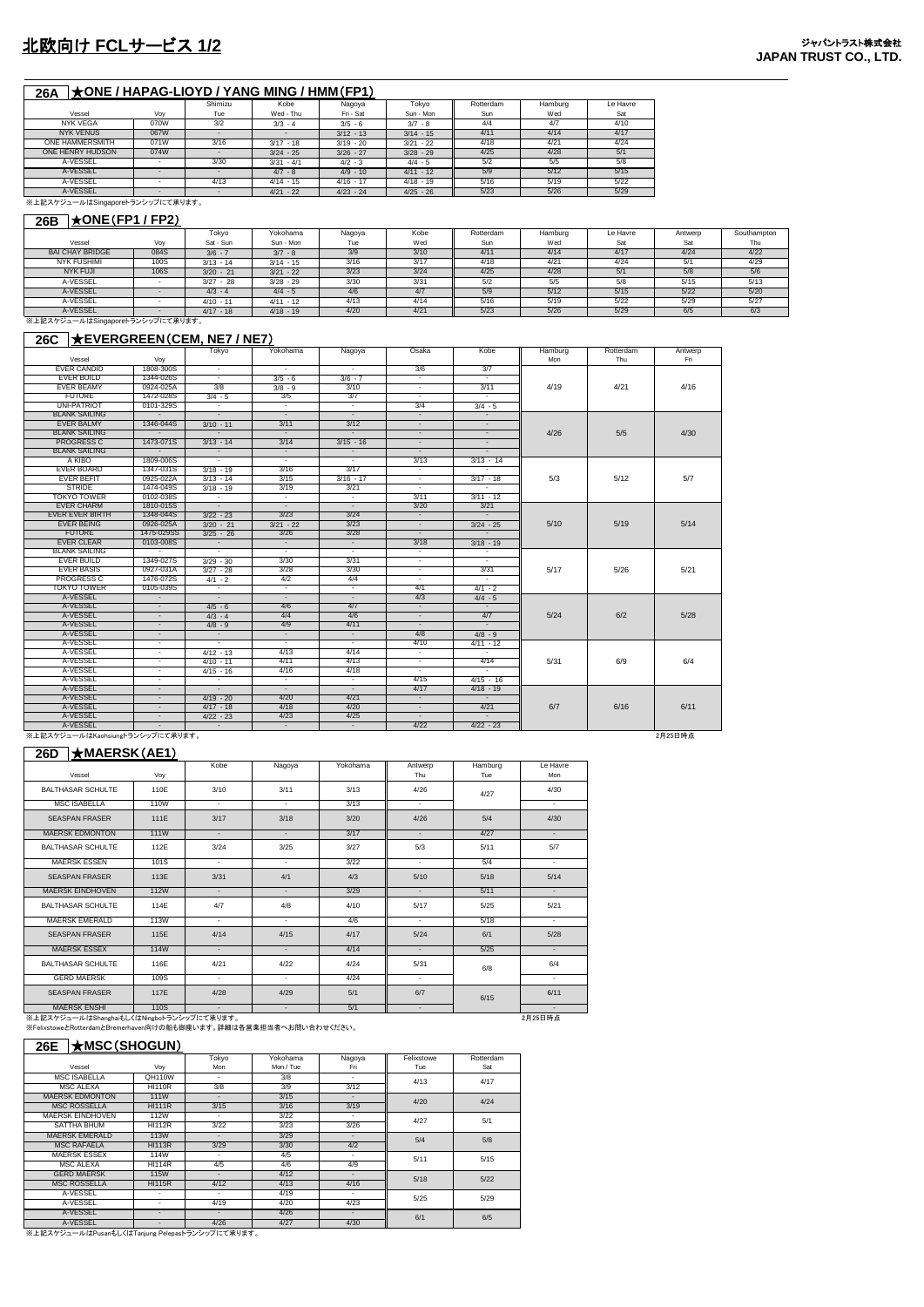# **27A** ★**CMA (FAL1 / 2 / 3 / 5 / 7 / 8)**

|                          |           | Tokyo | Yokohama    | Nagoya | Kobe | Le Havre | Southampton | Felixstowe | Dunkeraue | Antwerp | Hamburg | Rotterdam |
|--------------------------|-----------|-------|-------------|--------|------|----------|-------------|------------|-----------|---------|---------|-----------|
| Vessel                   | Voy       | Mon   | Mon - Tue   | Thu    | Fri  | Sat      | Sun         | Wed        | Wed       | Fri.    | Tue     | Tue       |
| <b>NEWARK</b>            | 0IZ7YS1MA | 3/8   | $3/8 - 9$   | 3/11   | 3/12 | 4/10     | 4/11        | 4/14       | 4/14      | 4/16    | 4/13    | 4/13      |
| TR ARAMIS                | 0IZ80S1MA | 3/15  | $3/15 - 16$ | 3/18   | 3/19 | 4/17     | 4/18        | 4/21       | 4/21      | 4/23    | 4/20    | 4/20      |
| <b>BOMAR RENAISSANCE</b> | 0IZ82S1MA | 3/22  | $3/22 - 23$ | 3/25   | 3/26 | 4/24     | 4/25        | 4/28       | 4/28      | 4/30    | 4/27    | 4/27      |
| TRF PESCARA              | 0IZ84S1MA | 3/29  | $3/29 - 30$ | 4/1    | 4/2  | 5/1      | 5/2         | 5/5        | 5/5       | 5/7     | 5/4     | 5/4       |
| A-VESSEL                 |           | 4/5   | $4/5 - 6$   | 4/8    | 4/9  | 5/8      | 5/9         | 5/12       | 5/12      | 5/14    | 5/11    | 5/11      |
| A-VESSEL                 |           | 4/12  | $4/12 - 13$ | 4/15   | 4/16 | 5/15     | 5/16        | 5/19       | 5/19      | 5/21    | 5/18    | 5/18      |
| A-VESSEL                 |           | 4/19  | $4/19 - 20$ | 4/22   | 4/23 | 5/22     | 5/23        | 5/26       | 5/26      | 5/28    | 5/25    | 5/25      |
| A-VESSEL                 |           | 4/26  | $4/26 - 27$ | 4/29   | 4/30 | 5/29     | 5/30        | 6/2        | 6/2       | 6/4     | 6/1     | 6/1       |

※上記スケジュールはSingaporeトランシップにて承ります。

## **27B** ★**OOCL (KTX1 / 3)**

|                        |      | Tokyo         | Yokohama                 | Nagoya            | Kobe          | Osaka  | Felixstowe               | Antwerp | Southampton | Le Havre | Hamburg | Rotterdam |
|------------------------|------|---------------|--------------------------|-------------------|---------------|--------|--------------------------|---------|-------------|----------|---------|-----------|
| Vessel                 | Voy  | Thu / Mon-Tue | Thu-Fri                  | Fri-Sat / Tue-Wed | Sat-Sun / Thu | Sun    | Wed                      | Fri     | Sun         | Sun      | Mon     | Wed       |
| SPECTRUM N             | 011S | 3/4           | $3/4 - 5$                | $3/5 - 6$         | $3/6 - 7$     | 3/7    | $\overline{\phantom{a}}$ | 4/9     | 4/14        | 4/11     | 4/12    | 4/13      |
| OOCL NEW ZEALAND       | 099S | $3/8 - 9$     | $\overline{\phantom{a}}$ | $3/9 - 10$        | 3/11          | ۰      | 4/14                     |         |             |          |         |           |
| <b>ST GREEN</b>        | 042S | 3/11          | $3/11 - 12$              | $3/12 - 13$       | $3/13 - 14$   | 3/14   | $\sim$                   | 4/16    | 4/21        | 4/18     | 4/19    | 4/20      |
| OOCL SAVANNAH          | 402S | $3/15 - 16$   | $\overline{\phantom{a}}$ | $3/16 - 17$       | 3/18          | ٠.     | 4/21                     |         |             |          |         |           |
| <b>KETA</b>            | 034S | 3/18          | $3/18 - 19$              | $3/19 - 20$       | $3/20 - 21$   | 3/21   | $\sim$                   | 4/23    | 4/28        | 4/25     | 4/26    | 4/27      |
| OOCL AUSTRALIA         | 207S | $3/22 - 23$   | $\overline{\phantom{a}}$ | $3/23 - 24$       | 3/25          | ۰.     | 4/28                     |         |             |          |         |           |
| <b>DELAWARE TRADER</b> | 029W | 3/25          | $3/25 - 26$              | $3/26 - 27$       | $3/27 - 28$   | 3/28   |                          | 4/30    | 5/5         | 5/2      | 5/3     | 5/4       |
| <b>OOCL JAKARTA</b>    | 131S | $3/29 - 30$   | $\overline{\phantom{a}}$ | $3/30 - 31$       | 4/1           | ٠      | 5/5                      |         |             |          |         |           |
| SPECTRUM N             | 012S | 4/1           | $4/1 - 2$                | $4/2 - 3$         | $4/3 - 4$     | 4/4    | ۰.                       | 5/7     | 5/12        | 5/9      | 5/10    | 5/11      |
| OOCL NEW ZEALAND       | 100S | $4/5 - 6$     | ٠                        | $4/6 - 7$         | 4/8           | ٠      | 5/12                     |         |             |          |         |           |
| <b>ST GREEN</b>        | 043S | 4/8           | $4/8 - 9$                | $4/9 - 10$        | $4/10 - 11$   | 4/11   | $\overline{\phantom{a}}$ | 5/14    | 5/19        | 5/16     | 5/17    | 5/18      |
| OOCL SAVANNAH          | 403S | $4/12 - 13$   | $\overline{\phantom{a}}$ | $4/13 - 14$       | 4/15          | ÷.     | 5/19                     |         |             |          |         |           |
| <b>KETA</b>            | 035S | 4/15          | $4/15 - 16$              | $4/16 - 17$       | $4/17 - 18$   | 4/18   | $\sim$                   | 5/21    | 5/26        | 5/23     | 5/24    | 5/25      |
| OOCL AUSTRALIA         | 208S | $4/19 - 20$   | $\sim$                   | $4/20 - 21$       | 4/22          | $\sim$ | 5/26                     |         |             |          |         |           |
| <b>DELAWARE TRADER</b> | 030W | 4/22          | $4/22 - 23$              | $4/23 - 24$       | $4/24 - 25$   | 4/25   | $\overline{\phantom{a}}$ | 5/28    | 6/2         | 5/30     | 5/31    | 6/1       |
| <b>OOCL JAKARTA</b>    | 132S | $4/26 - 27$   | $\overline{\phantom{a}}$ | $4/27 - 28$       | 4/29          | ۰      | 6/2                      |         |             |          |         |           |

※上記スケジュールはNingboもしくはSingaporeトランシップにて承ります。

| 27C $\star$ COSCO (AEU6) |
|--------------------------|
|--------------------------|

|                     |                          | Tokyo                       | Yokohama                    | Nagoya                      | Osaka                       | Kobe                     | Rotterdam | Southampton | Antwerp |
|---------------------|--------------------------|-----------------------------|-----------------------------|-----------------------------|-----------------------------|--------------------------|-----------|-------------|---------|
| Vessel              | Voy                      | Mon / Tue                   | Mon-Tue / Tue-Wed           | Tue - Wed                   | Thu                         | Fri                      | Sun       | Wed         | Sat     |
| <b>LANTAU BEACH</b> | 228W                     | $\sim$                      | ÷                           | $\sim$                      | 3/11                        | 3/12                     |           |             |         |
| <b>HYPERION</b>     | 160W                     | 3/8                         | $3/8 - 9$                   | $\sim$                      | $\sim$                      | $\sim$                   | 4/18      | 4/21        | 4/24    |
| PROS HOPE           | 049W                     | 3/9                         | $3/9 - 10$                  | ÷                           | ÷.                          | $\sim$                   |           |             |         |
| <b>HALCYON</b>      | 428W                     | $\overline{\phantom{a}}$    | $\sim$                      | $3/9 - 10$                  | ÷.                          | $\overline{\phantom{a}}$ |           |             |         |
| CONSISTENCE         | 010W                     | $\sim$                      | $\overline{\phantom{a}}$    | $\overline{\phantom{a}}$    | 3/18                        | 3/19                     |           |             |         |
| <b>HYPERION</b>     | 161W                     | 3/15                        | $3/15 - 16$                 | $\sim$                      | $\mathcal{L}_{\mathcal{A}}$ | $\sim$                   | 4/25      | 4/28        | 5/1     |
| <b>HALCYON</b>      | 429W                     | 3/16                        | $3/16 - 17$                 | ÷.                          | $\blacksquare$              | ÷                        |           |             |         |
| PROS HOPE           | 050W                     | ÷.                          | $\blacksquare$              | $3/16 - 17$                 | $\sim$                      | $\sim$                   |           |             |         |
| <b>LANTAU BEACH</b> | 048W                     | $\mathcal{L}_{\mathcal{A}}$ | $\overline{\phantom{a}}$    | $\mathcal{L}_{\mathcal{A}}$ | 3/25                        | 3/26                     |           |             |         |
| <b>HYPERION</b>     | <b>162W</b>              | 3/22                        | $3/22 - 23$                 | $\sim$                      | $\sim$                      | $\sim$                   | 5/2       | 5/5         | 5/8     |
| PROS HOPE           | 051W                     | 3/23                        | $3/23 - 24$                 | $\sim$                      | ÷.                          | $\sim$                   |           |             |         |
| <b>HALCYON</b>      | 430W                     | $\sim$                      | $\mathcal{L}_{\mathcal{A}}$ | $3/23 - 24$                 | $\sim$                      | $\sim$                   |           |             |         |
| A-VESSEL            | $\sim$                   | $\sim$                      | ä,                          | $\sim$                      | 4/1                         | 4/2                      |           |             |         |
| A-VESSEL            | $\sim$                   | 3/29                        | $3/29 - 30$                 | $\sim$                      | $\blacksquare$              | ٠                        | 5/9       | 5/12        | 5/15    |
| A-VESSEL            | $\sim$                   | 3/30                        | $3/30 - 31$                 | $\sim$                      | $\blacksquare$              | $\sim$                   |           |             |         |
| A-VESSEL            | $\sim$                   | $\sim$                      | $\sim$                      | $3/30 - 31$                 | ÷.                          | ÷.                       |           |             |         |
| A-VESSEL            | $\sim$                   | $\sim$                      | $\mathcal{L}^{\mathcal{A}}$ | $\sim$                      | 4/8                         | 4/9                      |           |             |         |
| A-VESSEL            | ÷                        | 4/5                         | $4/5 - 6$                   | ÷                           | ÷.                          | ÷.                       | 5/16      | 5/19        | 5/22    |
| A-VESSEL            | $\overline{\phantom{a}}$ | 4/6                         | $4/6 - 7$                   | $\sim$                      | $\overline{\phantom{a}}$    | $\sim$                   |           |             |         |
| A-VESSEL            | $\sim$                   | $\sim$                      | $\sim$                      | $4/6 - 7$                   | $\sim$                      | $\sim$                   |           |             |         |
| A-VESSEL            |                          | $\sim$                      | ÷.                          | $\sim$                      | 4/15                        | 4/16                     |           |             |         |
| A-VESSEL            | ÷.                       | 4/12                        | $4/12 - 13$                 | ÷.                          | $\blacksquare$              | $\sim$                   | 5/23      | 5/26        | 5/29    |
| A-VESSEL            | ٠                        | 4/13                        | $4/13 - 14$                 | $\sim$                      | $\blacksquare$              | ÷.                       |           |             |         |
| A-VESSEL            | $\overline{\phantom{a}}$ | $\blacksquare$              | $\overline{\phantom{a}}$    | $4/13 - 14$                 | $\blacksquare$              | $\sim$                   |           |             |         |
| A-VESSEL            | $\sim$                   | ×.                          | $\mathbf{r}$                | $\sim$                      | 4/22                        | 4/23                     |           |             |         |
| A-VESSEL            | $\sim$                   | 4/19                        | $4/19 - 20$                 | $\sim$                      | $\sim$                      | $\sim$                   |           |             |         |
| A-VESSEL            | ÷.                       | 4/20                        | $4/20 - 21$                 | ÷.                          | ÷.                          | $\sim$                   | 5/30      | 6/2         | 6/5     |
| A-VESSEL            | ٠                        | $\sim$                      | $\overline{\phantom{a}}$    | $4/20 - 21$                 | ÷.                          | $\sim$                   |           |             |         |
| A-VESSEL            | $\overline{\phantom{a}}$ | $\sim$                      | $\overline{\phantom{a}}$    | $\sim$                      | 4/29                        | 4/30                     |           |             |         |
| A-VESSEL            | $\sim$                   | 4/26                        | $4/26 - 27$                 | $\sim$                      | $\mathcal{L}_{\mathcal{A}}$ | $\sim$                   |           |             |         |
| A-VESSEL            |                          | 4/27                        | $4/27 - 28$                 | $\sim$                      | ÷.                          | ÷.                       | 6/6       | 6/9         | 6/12    |
| A-VESSEL            | ÷.                       | ٠                           | $\overline{\phantom{a}}$    | $4/27 - 28$                 | $\overline{\phantom{a}}$    | $\sim$                   |           |             |         |

。<br>※上記スケジュールはShaghaiトランシップにて承ります。